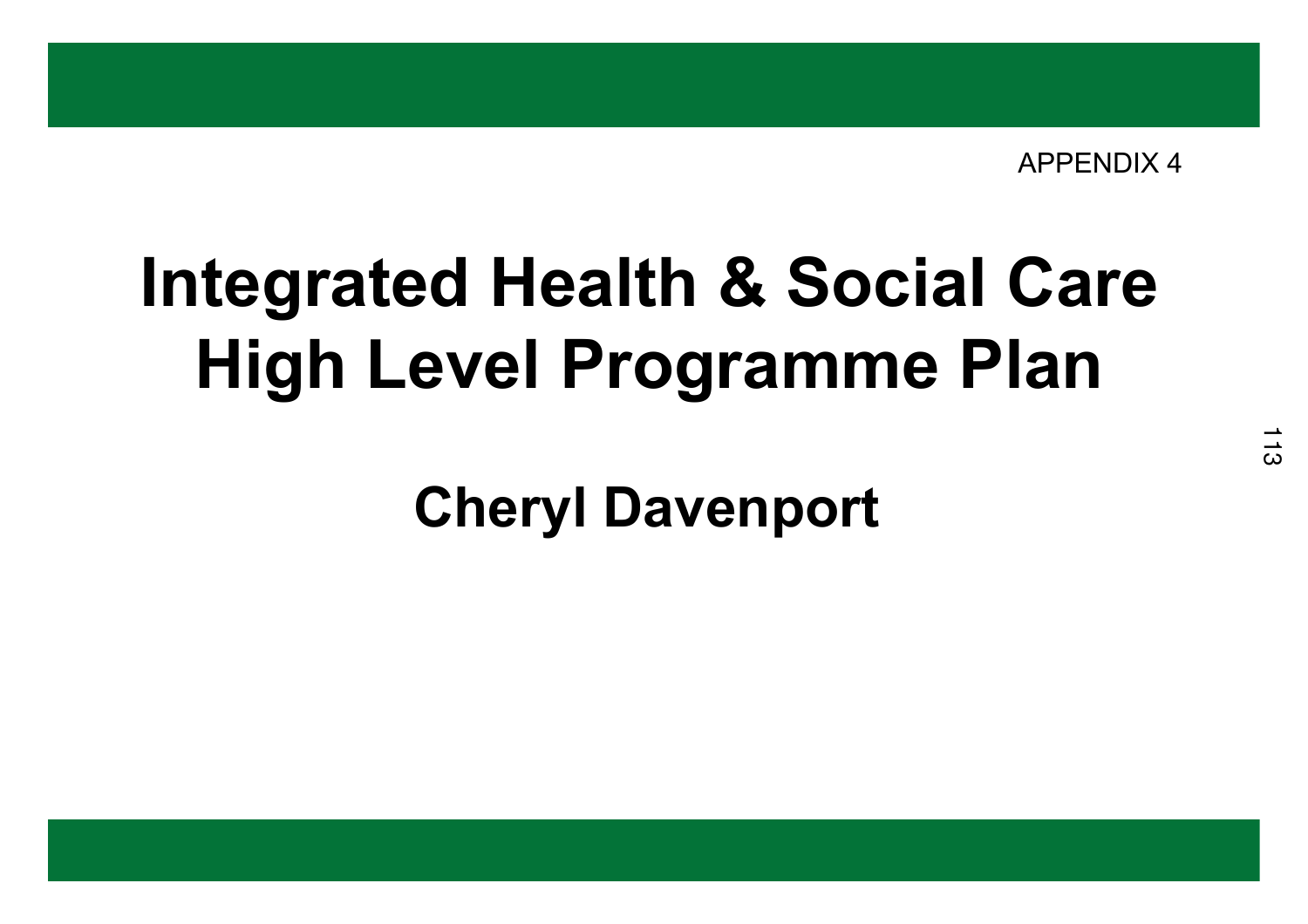#### **Integrated Health & Social Care High Level Programme Plan**



 $\frac{1}{4}$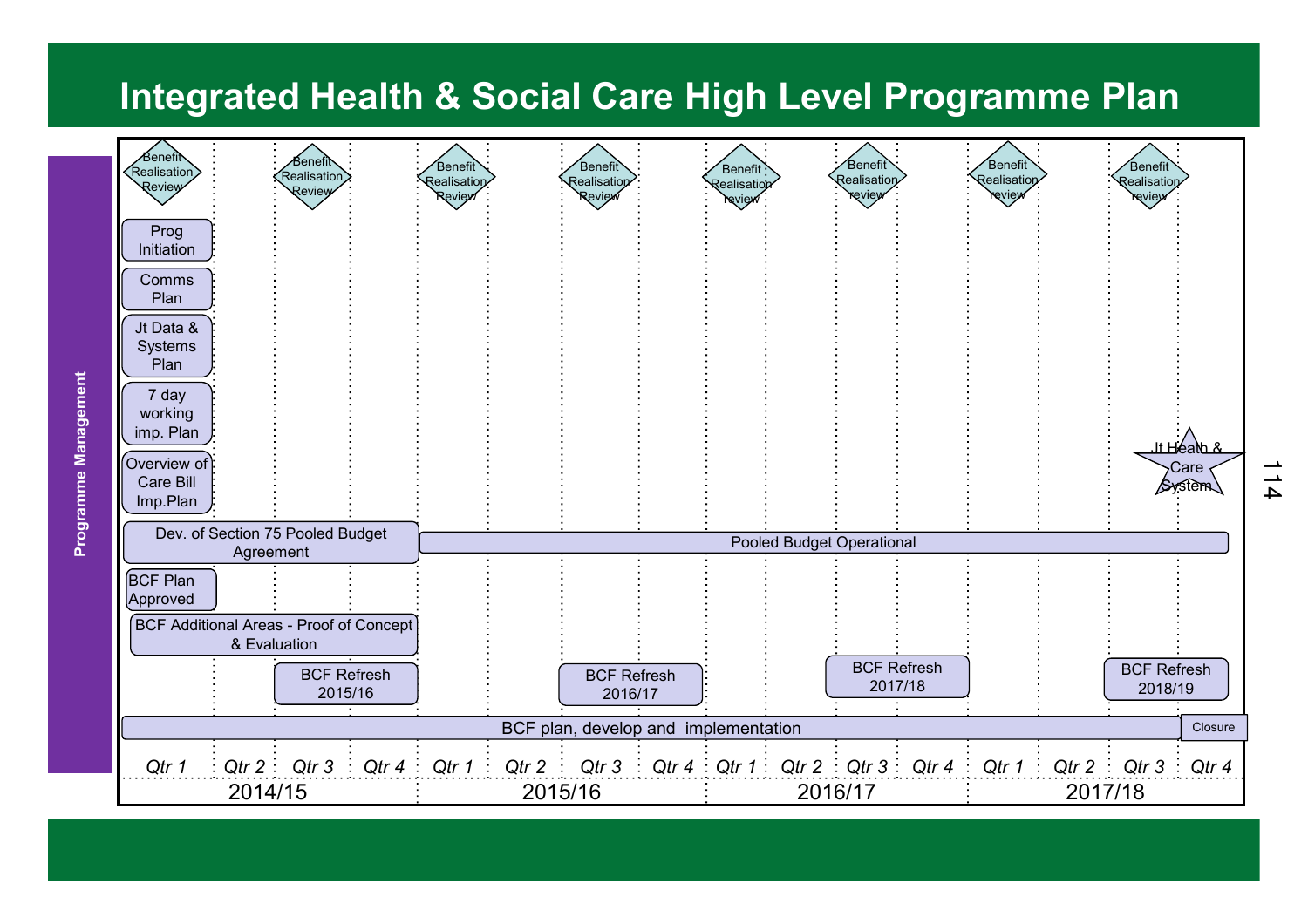### **Programme Initiation Activities**

Defined and approved within 1<sup>st</sup> Quarter

- Programme Plan and Initiation Document
- Governance and Reporting<br>• Pressence Organisation G
- •Programme Organisation Structure and Resources (People, Facilities and Finance)
- Financial Plan and Monitoring Arrangements<br>• Penefite Management Strategy and Plan
- •Benefits Management Strategy and Plan
- •Quality Strategy and Plan including Programme Success Criteria
- $\bullet$ Programme Change Control Approach
- Communication Plan and Stakeholder Analysis<br>• Disk and lasus Management Anarosah
- Risk and Issue Management Approach<br>• Dete Sharing and Integration Plan inclu
- $\bullet$ Data Sharing and Integration Plan including Adopting NHS number
- •Identify Cross Programme Dependencies, Constraints and Assumptions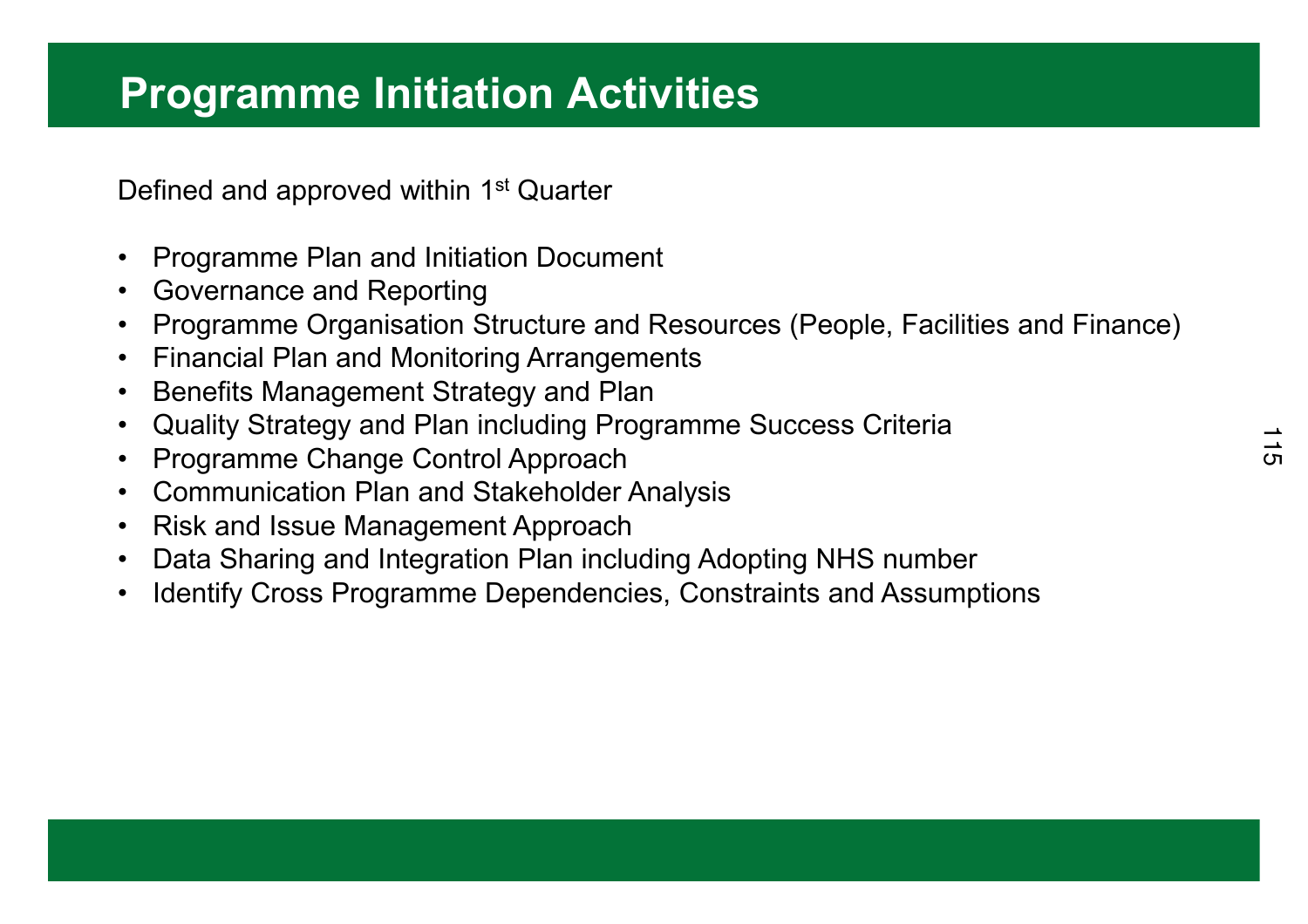#### **Integrated Health and Social CarePerformance Metrics Plan**

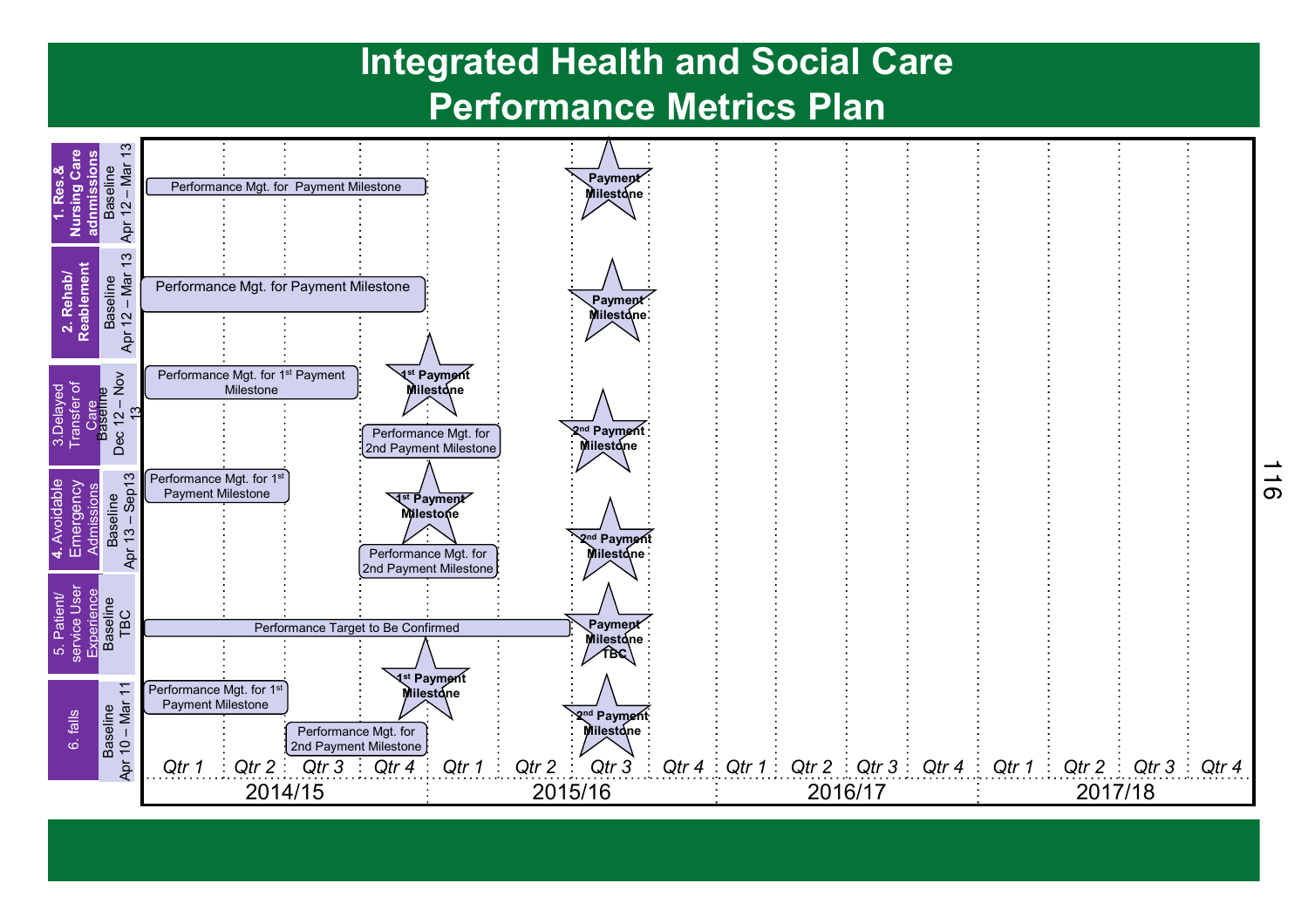

117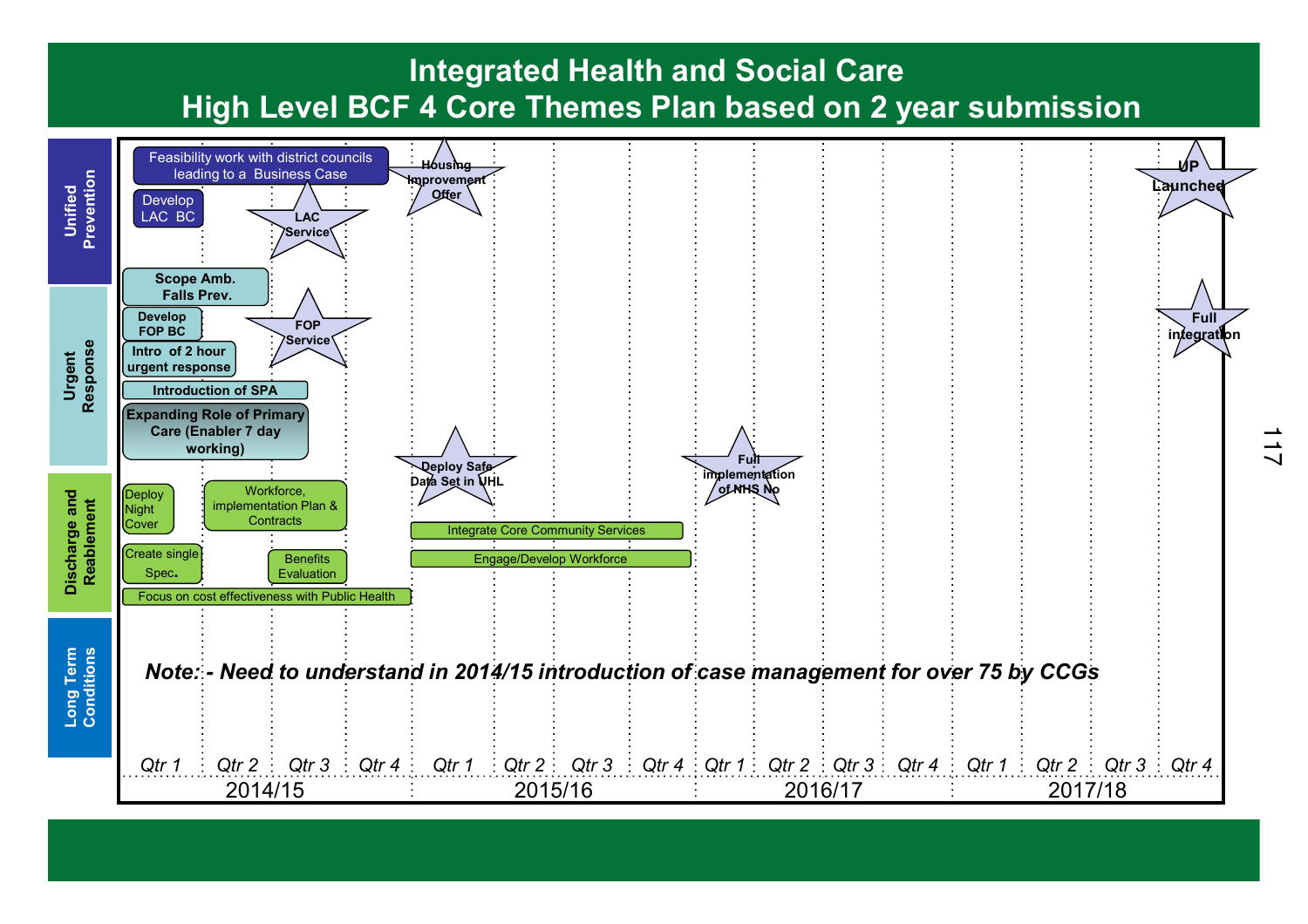#### **Integrated Health and Social Care High Level Workstream Plan**



 $\infty$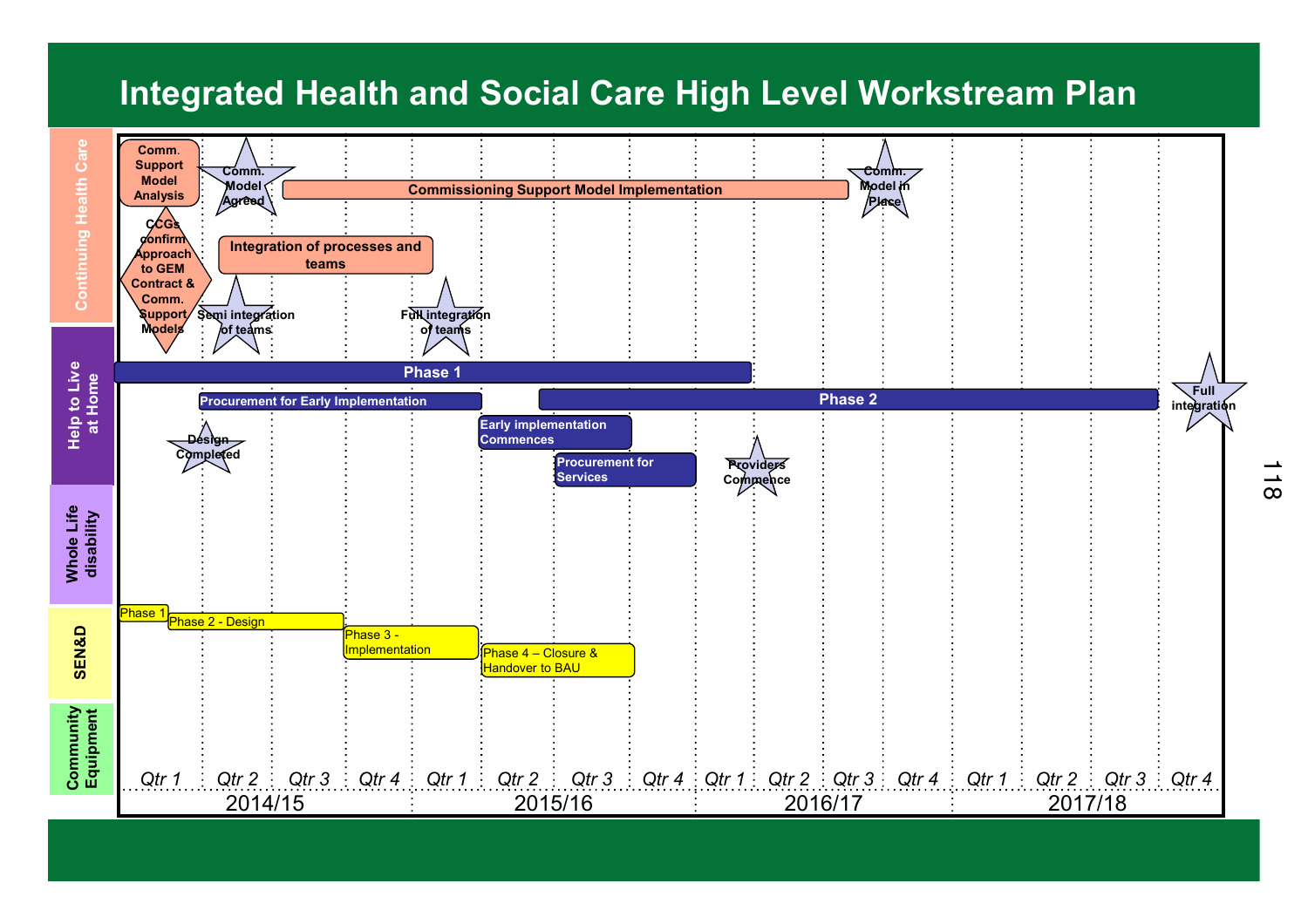## **Programme Dependencies**

| <b>Dependency</b>                                                                                        | <b>Status</b> |
|----------------------------------------------------------------------------------------------------------|---------------|
| LLR Five Year Strategic Plan (BCF) (Communication & Engagement<br>plan in particular)                    |               |
| Leicestershire Joint Health and Wellbeing Strategy                                                       |               |
| BCF Plan submission and approval                                                                         |               |
| Joint Implementation Plan for Data and Information Sharing                                               |               |
| Implementation of the Care Bill - Impact Analysis                                                        |               |
| Workforce Development including terms and conditions e.g. Joint<br>implementation plan for 7 day working |               |